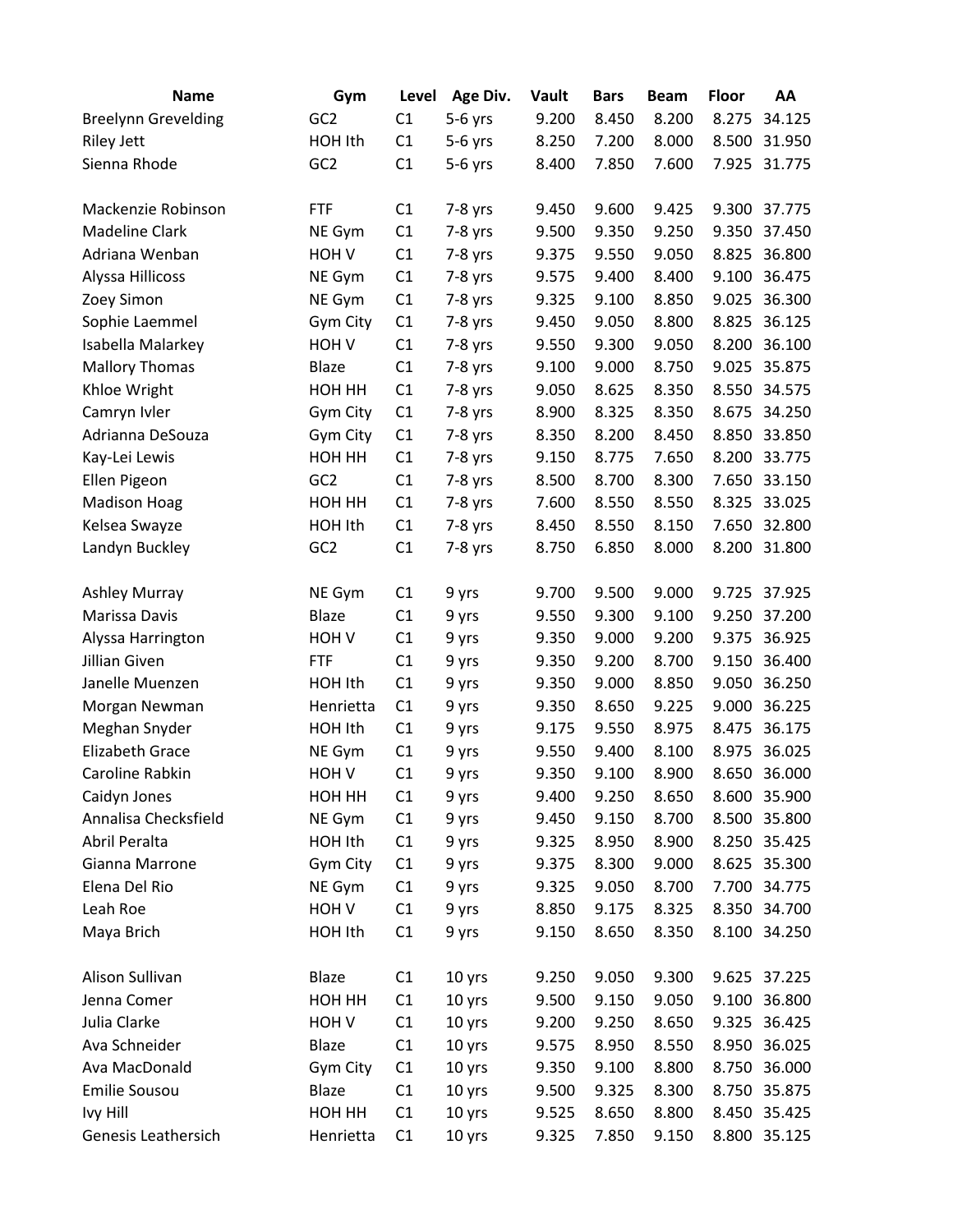| Kaden Schultze        | Chenango         | C1             | 10 yrs    | 9.000 | 8.725       | 8.300       | 8.650        | 34.675       |
|-----------------------|------------------|----------------|-----------|-------|-------------|-------------|--------------|--------------|
| Danielle Delibert     | Henrietta        | C <sub>1</sub> | 10 yrs    | 8.900 | 8.700       | 8.700       |              | 8.325 34.625 |
| <b>Allison Clark</b>  | Chenango         | C1             | 10 yrs    | 8.450 | 8.900       | 8.350       | 8.700        | 34.400       |
| Natalia Mendlovsky    | Gym City         | C1             | 10 yrs    | 9.250 | 7.900       | 8.250       | 8.600        | 34.000       |
| Dakota Mack           | Henrietta        | C1             | 10 yrs    | 8.500 | 7.550       | 8.700       | 8.450        | 33.200       |
| Madelin Marquart      | GC <sub>2</sub>  | C1             | 10 yrs    | 9.225 | 8.200       | 7.150       | 7.975        | 32.550       |
|                       |                  |                |           |       |             |             |              |              |
| Lizzie Moreno         | <b>Blaze</b>     | C1             | $11+$ yrs | 9.400 | 9.600       | 9.025       |              | 9.450 37.475 |
| <b>Emily Stout</b>    | Gym City         | C1             | $11+$ yrs | 9.050 | 9.150       | 9.225       | 9.150        | 36.575       |
| Kathleen Sullivan     | HOH Ith          | C1             | $11+$ yrs | 9.450 | 9.200       | 8.500       | 9.350        | 36.500       |
| Chelsea Becker        | Gym City         | C1             | $11+$ yrs | 9.300 | 8.850       | 8.800       | 9.475        | 36.425       |
| Gianna Boland         | <b>Blaze</b>     | C1             | $11+$ yrs | 9.175 | 8.950       | 8.650       | 9.250        | 36.025       |
| Nicole Gaskievicz     | HOH HH           | C1             | $11+$ yrs | 9.425 | 8.850       | 8.550       | 9.125        | 35.950       |
| Courtney Castellana   | HOH HH           | C1             | $11+$ yrs | 9.400 | 9.300       | 9.175       | 8.000        | 35.875       |
| Sofia Sterbenk        | HOH HH           | C1             | $11+$ yrs | 9.550 | 8.575       | 8.850       | 8.600        | 35.575       |
| Emma Frost            | HOH HH           | C1             | $11+$ yrs | 9.350 | 7.950       | 9.100       | 9.000        | 35.400       |
| Alisha Choudhury      | Gym City         | C1             | $11+$ yrs | 8.900 | 8.400       | 8.650       | 8.900        | 34.850       |
| Ella Gaylord          | Chenango         | C1             | $11+$ yrs | 9.000 | 8.800       | 8.400       | 8.550        | 34.750       |
| Ava Garnsey           | Gym City         | C1             | $11+$ yrs | 8.850 | 8.525       | 8.400       | 8.800        | 34.575       |
| Elin Kopelson         | HOH Ith          | C1             | $11+$ yrs | 8.950 | 8.650       | 8.500       | 8.400        | 34.500       |
| Mandi Brown           | <b>Blaze</b>     | C1             | $11+$ yrs | 9.400 | 8.400       | 8.250       | 8.100        | 34.150       |
| <b>Ally McManus</b>   | Gym City         | C1             | $11+$ yrs | 9.450 | 8.050       | 7.850       | 8.250        | 33.600       |
| Asia Hoang            | Henrietta        | C1             | $11+$ yrs | 0.000 | 0.000       | 0.000       | 0.000        | 0.000        |
|                       |                  |                |           |       |             |             |              |              |
|                       |                  |                |           |       |             |             |              |              |
| <b>Name</b>           | Gym              | Level          | Age Div.  | Vault | <b>Bars</b> | <b>Beam</b> | <b>Floor</b> | AA           |
| Seraphina Delarm      | HOH <sub>V</sub> | C <sub>2</sub> | $6-8$ yrs | 9.100 | 9.400       | 9.100       | 9.350        | 36.950       |
| Jemma Randall         | HOH HH           | C <sub>2</sub> | $6-8$ yrs | 9.350 | 9.375       | 9.000       | 9.200        | 36.925       |
| Esme Kennedy-Smith    | HOH Ith          | C <sub>2</sub> | $6-8$ yrs | 8.900 | 9.425       | 8.800       | 9.050        | 36.175       |
| Lexi Rose             | Chenango         | C <sub>2</sub> | $6-8$ yrs | 9.450 | 9.000       | 8.825       | 8.650        | 35.925       |
| Olivia Ackley         | HOH <sub>V</sub> | C <sub>2</sub> | $6-8$ yrs | 8.900 | 8.850       | 9.000       | 8.825        | 35.575       |
| <b>Chelsey Prince</b> | Parry's          | C <sub>2</sub> | $6-8$ yrs | 9.550 | 8.700       | 8.300       |              | 8.825 35.375 |
| Olivia Guntrum        | Henrietta        | C <sub>2</sub> | $6-8$ yrs | 9.200 | 8.600       | 8.300       |              | 8.550 34.650 |
|                       |                  |                |           |       |             |             |              |              |
| Emma Beer             | HOH Ith          | C <sub>2</sub> | 9 yrs     | 9.575 | 9.425       | 9.150       |              | 8.550 36.700 |
| Havana Sullivan       | Eagle            | C <sub>2</sub> | 9 yrs     | 9.475 | 9.050       | 9.150       | 8.875        | 36.550       |
| Mackenzie Curtis      | HOH V            | C <sub>2</sub> | 9 yrs     | 9.000 | 9.350       | 8.700       | 9.200        | 36.250       |
| Khloe Chitaphong      | Henrietta        | C <sub>2</sub> | 9 yrs     | 9.650 | 9.000       | 8.800       |              | 8.250 35.700 |
| <b>Molly Douglas</b>  | Blaze            | C <sub>2</sub> | 9 yrs     | 9.000 | 9.000       | 8.625       |              | 8.325 34.950 |
| Cassidy Eckhardt      | Chenango         | C <sub>2</sub> | 9 yrs     | 9.050 | 8.300       | 8.550       |              | 8.925 34.825 |
| Regina Snethen        | HOH <sub>V</sub> | C <sub>2</sub> | 9 yrs     | 8.950 | 8.900       | 8.700       |              | 8.200 34.750 |
| Marlee Villa          | Parry's          | C <sub>2</sub> | 9 yrs     | 9.450 | 8.900       | 7.700       | 8.600        | 34.650       |
| Lulu Hayes            | Gym City         | C <sub>2</sub> | 9 yrs     | 9.350 | 6.850       | 8.700       |              | 9.300 34.200 |
| Kira Wolf             | HOH Ith          | C <sub>2</sub> | 9 yrs     | 9.250 | 8.850       | 8.000       |              | 7.550 33.650 |
| Jacqueline Champion   | HOH Ith          | C <sub>2</sub> | 9 yrs     | 8.700 | 7.650       | 7.450       |              | 7.550 31.350 |
|                       |                  |                |           |       |             |             |              |              |
| Arianna Abdur-Razzaaq | HOH Ith          | C <sub>2</sub> | 10 yrs    | 9.625 | 9.600       | 9.425       |              | 9.700 38.350 |
| Kyra Courtemanche     | Gym City         | C <sub>2</sub> | 10 yrs    | 9.400 | 9.300       | 9.600       |              | 9.550 37.850 |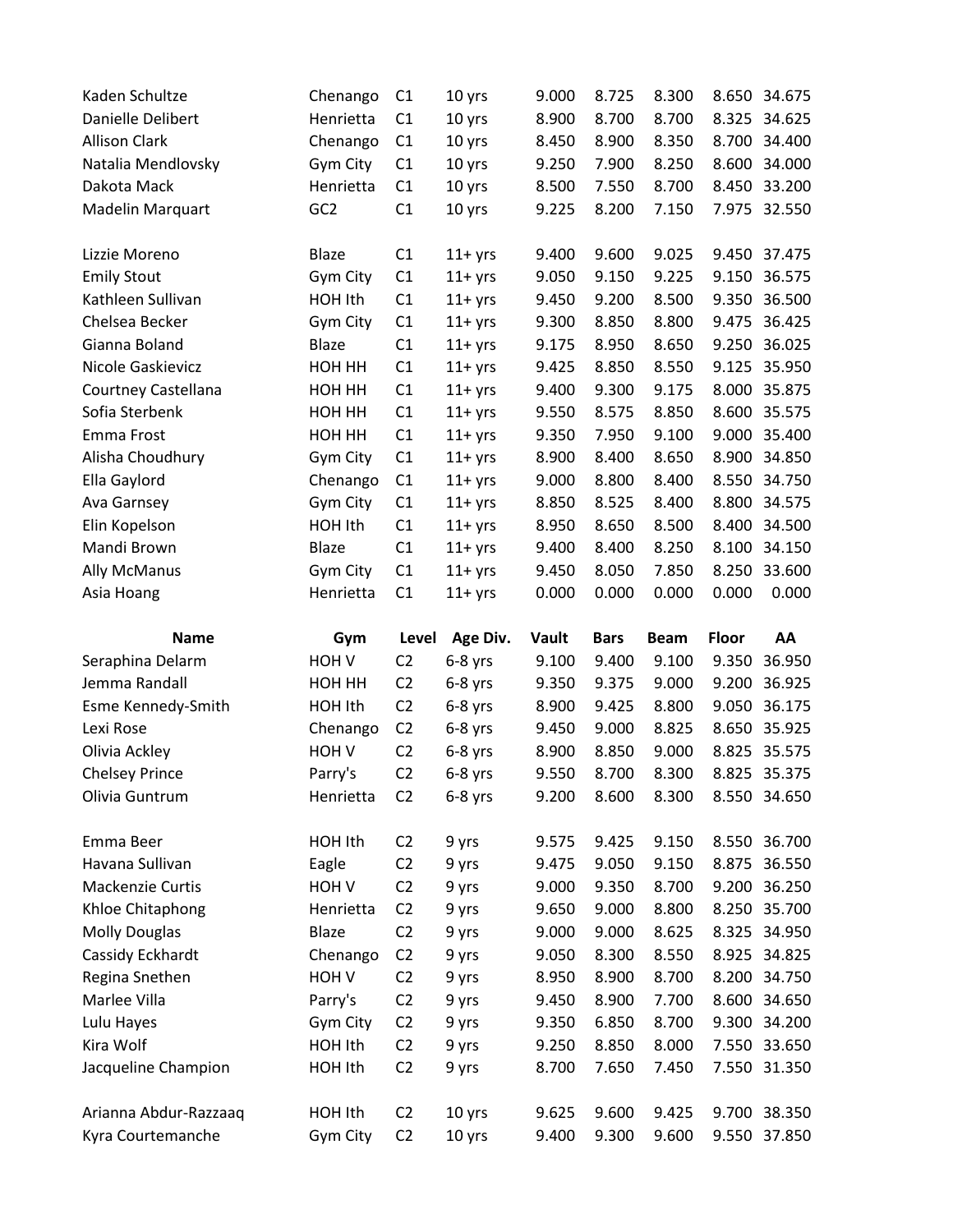| <b>Chloe Haseltine</b>   | Gym City         | C <sub>2</sub> | 10 yrs | 9.600 | 9.450 | 9.000 | 9.575 | 37.625       |
|--------------------------|------------------|----------------|--------|-------|-------|-------|-------|--------------|
| Maggie Johannsen         | Gym City         | C <sub>2</sub> | 10 yrs | 9.725 | 9.150 | 9.350 | 8.975 | 37.200       |
| Samantha Deluca          | <b>FTF</b>       | C <sub>2</sub> | 10 yrs | 9.625 | 9.150 | 9.000 | 9.350 | 37.125       |
| Ava Wazen                | <b>Blaze</b>     | C <sub>2</sub> | 10 yrs | 9.450 | 9.250 | 8.950 | 9.300 | 36.950       |
| Melodie Khounesombat     | HOH <sub>V</sub> | C <sub>2</sub> | 10 yrs | 9.450 | 9.150 | 8.950 | 9.300 | 36.850       |
| Olivia Scheuer           | <b>Blaze</b>     | C <sub>2</sub> | 10 yrs | 9.550 | 9.100 | 9.100 | 9.100 | 36.850       |
| Amelia Williams          | <b>Blaze</b>     | C <sub>2</sub> | 10 yrs | 9.200 | 9.350 | 9.000 | 9.200 | 36.750       |
| Corinne Flynn            | HOH V            | C <sub>2</sub> | 10 yrs | 9.650 | 9.050 | 9.000 | 8.850 | 36.550       |
| Dora Ouzounova           | HOH Ith          | C <sub>2</sub> | 10 yrs | 9.575 | 8.850 | 8.700 | 9.200 | 36.325       |
| Hayden Koonce            | Gym City         | C <sub>2</sub> | 10 yrs | 9.450 | 8.950 | 8.600 | 9.250 | 36.250       |
| <b>Taylor Carnevale</b>  | Eagle            | C <sub>2</sub> | 10 yrs | 9.350 | 9.300 | 9.300 | 8.200 | 36.150       |
| Paige Miller             | Eagle            | C <sub>2</sub> | 10 yrs | 9.500 | 9.150 | 8.600 | 8.850 | 36.100       |
| Katalina Monnat          | Henrietta        | C <sub>2</sub> | 10 yrs | 9.250 | 9.250 | 8.650 | 8.925 | 36.075       |
| <b>Madeline Marshall</b> | Parry's          | C <sub>2</sub> | 10 yrs | 9.500 | 8.700 | 8.750 | 9.100 | 36.050       |
| Jordin Fournier          | <b>Blaze</b>     | C <sub>2</sub> | 10 yrs | 9.550 | 9.000 | 8.800 | 8.450 | 35.800       |
| <b>Claire Phillips</b>   | Henrietta        | C <sub>2</sub> | 10 yrs | 9.175 | 8.900 | 8.800 | 8.725 | 35.600       |
| <b>Taylor Kerber</b>     | HOH Ith          | C <sub>2</sub> | 10 yrs | 9.050 | 8.625 | 9.000 | 8.850 | 35.525       |
| Alivya Packer            | Parry's          | C <sub>2</sub> | 10 yrs | 8.925 | 8.500 | 8.900 | 9.150 | 35.475       |
| Kaylee Dean              | <b>FTF</b>       | C <sub>2</sub> | 10 yrs | 9.100 | 9.275 | 8.550 | 8.000 | 34.925       |
| Gemma Nelli              | HOH V            | C <sub>2</sub> | 10 yrs | 9.275 | 8.450 | 8.600 | 8.500 | 34.825       |
| Paige Maddaleno          | Henrietta        | C <sub>2</sub> | 10 yrs | 9.500 | 8.300 | 8.650 |       | 8.350 34.800 |
| Kira DeBruyne            | Henrietta        | C <sub>2</sub> | 10 yrs | 8.900 | 7.200 | 8.700 | 8.900 | 33.700       |
|                          |                  |                |        |       |       |       |       |              |
| Nyah Ernste              | HOH Ith          | C <sub>2</sub> | 11 yrs | 9.700 | 9.600 | 9.050 | 9.475 | 37.825       |
| Amelia Carozza           | Gym City         | C <sub>2</sub> | 11 yrs | 9.725 | 9.200 | 9.100 | 9.450 | 37.475       |
| Gwen Zimmerman           | HOH HH           | C <sub>2</sub> | 11 yrs | 9.425 | 9.350 | 9.200 | 9.375 | 37.350       |
| Isabella Moya            | <b>Blaze</b>     | C <sub>2</sub> | 11 yrs | 9.450 | 8.950 | 9.400 | 9.400 | 37.200       |
| Jillian Ghezzi           | <b>Blaze</b>     | C <sub>2</sub> | 11 yrs | 9.475 | 9.400 | 9.100 | 8.475 | 36.450       |
| Emma Davis               | HOH <sub>V</sub> | C <sub>2</sub> | 11 yrs | 9.400 | 9.600 | 8.650 | 8.650 | 36.300       |
| <b>Rylee Weed</b>        | HOH <sub>V</sub> | C <sub>2</sub> | 11 yrs | 9.400 | 9.300 | 8.850 | 8.725 | 36.275       |
| Kaitlyn Roman            | Gym City         | C <sub>2</sub> | 11 yrs | 9.325 | 9.250 | 9.000 | 8.450 | 36.025       |
| <b>Taylor Dowitsch</b>   | Eagle            | C <sub>2</sub> | 11 yrs | 9.300 | 9.025 | 8.750 |       | 8.950 36.025 |
| Sydney Orr               | Henrietta        | C <sub>2</sub> | 11 yrs | 9.400 | 8.900 | 8.600 | 9.025 | 35.925       |
| <b>Rylee Curtis</b>      | HOH <sub>V</sub> | C <sub>2</sub> | 11 yrs | 9.300 | 9.050 | 8.700 |       | 8.825 35.875 |
| Emilee Haradon           | HOH HH           | C <sub>2</sub> | 11 yrs | 9.325 | 9.300 | 8.300 |       | 8.800 35.725 |
| <b>Emily Malone</b>      | Blaze            | C <sub>2</sub> | 11 yrs | 9.200 | 8.950 | 8.700 | 8.700 | 35.550       |
| Reagan Huften            | Chenango         | C <sub>2</sub> | 11 yrs | 9.150 | 8.800 | 8.800 |       | 8.550 35.300 |
| Cali Rooke               | Chenango         | C <sub>2</sub> | 11 yrs | 9.350 | 8.700 | 8.200 |       | 9.000 35.250 |
| Agitha Harendza          | Chenango         | C <sub>2</sub> | 11 yrs | 9.600 | 8.900 | 7.750 |       | 8.550 34.800 |
| Marena DeBruyne          | Henrietta        | C <sub>2</sub> | 11 yrs | 9.100 | 9.150 | 8.650 | 7.900 | 34.800       |
| Alyssa Kramer            | Blaze            | C <sub>2</sub> | 11 yrs | 9.250 | 8.900 | 8.425 |       | 8.200 34.775 |
| Abby Webster             | Henrietta        | C <sub>2</sub> | 11 yrs | 8.950 | 8.400 | 8.200 |       | 8.625 34.175 |
| Paige Murray             | HOH <sub>V</sub> | C <sub>2</sub> | 11 yrs | 9.600 | 8.700 | 7.800 |       | 8.000 34.100 |
| Gabriela Sicroff         | HOH Ith          | C <sub>2</sub> | 11 yrs | 9.050 | 8.500 | 8.500 | 7.900 | 33.950       |
|                          |                  |                |        |       |       |       |       |              |
| Justina Parsons          | Chenango         | C <sub>2</sub> | 12 yrs | 9.400 | 8.700 | 8.850 |       | 9.225 36.175 |
| Neila Goldwyn            | HOH HH           | C <sub>2</sub> | 12 yrs | 9.525 | 8.725 | 9.175 |       | 8.650 36.075 |
|                          |                  |                |        |       |       |       |       |              |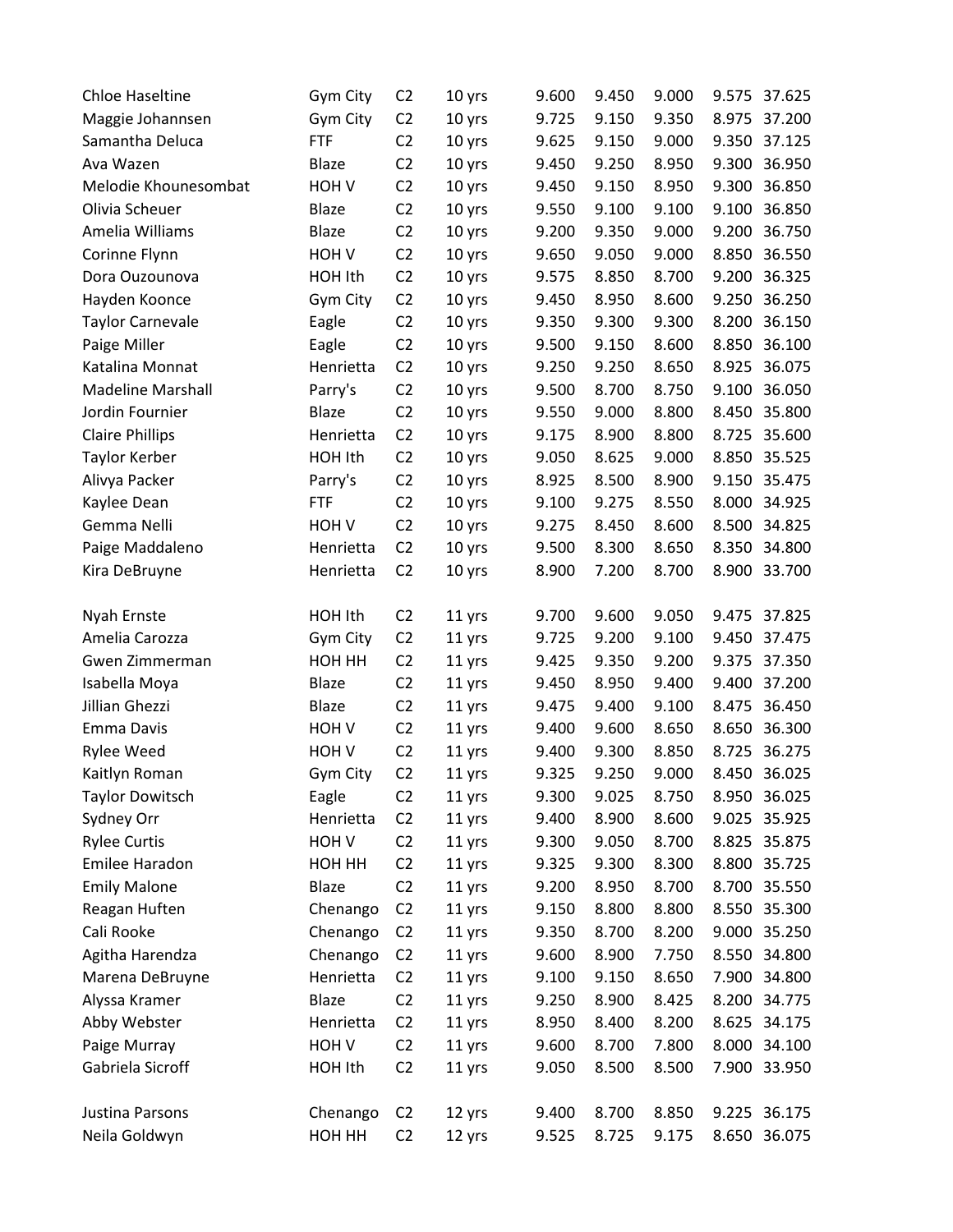| Lily Zuckerman            | Gym City         | C <sub>2</sub> | 12 yrs     | 9.225 | 9.200       | 8.150       |              | 9.200 35.775 |
|---------------------------|------------------|----------------|------------|-------|-------------|-------------|--------------|--------------|
| Angelina Masotti          | HOH Ith          | C <sub>2</sub> | 12 yrs     | 9.150 | 8.975       | 8.625       | 8.300        | 35.050       |
| Lillie Allen              | Henrietta        | C <sub>2</sub> | 12 yrs     | 9.275 | 7.900       | 8.650       | 8.750        | 34.575       |
| Brianna Taylor            | Henrietta        | C <sub>2</sub> | 12 yrs     | 8.700 | 8.700       | 7.700       |              | 8.250 33.350 |
| Hannah Scaffido           | HOH Ith          | C <sub>2</sub> | $13 + yrs$ | 9.625 | 9.350       | 9.400       | 9.625        | 38.000       |
| Isabella Jump             | Eagle            | C <sub>2</sub> | $13 + yrs$ | 9.675 | 9.200       | 9.000       | 9.550        | 37.425       |
| Autumn Outman             | HOH HH           | C <sub>2</sub> | $13 + yrs$ | 9.550 | 9.150       | 9.325       | 8.800        | 36.825       |
| Madalyn Bouton            | HOH HH           | C <sub>2</sub> | $13 + yrs$ | 9.550 | 8.650       | 9.075       | 9.100        | 36.375       |
| Erica Larcombe            | <b>FTF</b>       | C <sub>2</sub> | $13 + yrs$ | 9.325 | 9.100       | 9.000       | 8.625        | 36.050       |
| Alina Anderson            | Gym City         | C <sub>2</sub> | $13 + yrs$ | 9.300 | 8.450       | 9.125       | 9.150        | 36.025       |
| Annabelle Riker           | HOH Ith          | C <sub>2</sub> | $13 + yrs$ | 9.100 | 9.300       | 8.450       | 8.975        | 35.825       |
| Cari Wasson               | Chenango         | C <sub>2</sub> | $13 + yrs$ | 9.050 | 8.500       | 8.850       | 9.100        | 35.500       |
| Olivia Taylor             | Gym City         | C <sub>2</sub> | $13 + yrs$ | 9.175 | 9.000       | 8.200       |              | 8.800 35.175 |
| <b>Name</b>               | Gym              | Level          | Age Div.   | Vault | <b>Bars</b> | <b>Beam</b> | Floor        | AA           |
| Gracie Natzle             | HOH V            | B*             | $6-10$ yrs | 8.950 | 9.000       | 9.550       | 9.325        | 36.825       |
| Kimora Kirby              | НОН НН           | B*             | $6-10$ yrs | 9.100 | 9.050       | 9.050       | 9.300        | 36.500       |
| Zeraya Wilson             | HOH HH           | B*             | $6-10$ yrs | 9.250 | 8.975       | 9.000       | 9.125        | 36.350       |
| Kara Curione              | HOH HH           | $B^*$          | $6-10$ yrs | 8.750 | 9.200       | 9.050       | 9.300        | 36.300       |
| Elianna Schneider         | HOH HH           | $\mathsf{B}^*$ | $6-10$ yrs | 9.000 | 8.725       | 8.675       |              | 9.250 35.650 |
| <b>Emmilene Griffiths</b> | HOH <sub>V</sub> | B*             | 11-12 yrs  | 9.375 | 9.250       | 9.150       | 9.300        | 37.075       |
| Samantha Carroll          | <b>Blaze</b>     | B*             | 11-12 yrs  | 9.050 | 9.450       | 9.350       | 8.900        | 36.750       |
| Elena Rose                | Chenango         | B*             | 11-12 yrs  | 8.800 | 8.875       | 9.225       | 9.050        | 35.950       |
| Lydia Bojlevski           | Blaze            | B*             | 11-12 yrs  | 8.300 | 9.275       | 7.675       |              | 9.050 34.300 |
| Erika Nerzak              | Chenango         | B*             | $13 + yrs$ | 9.300 | 8.675       | 9.400       | 9.050        | 36.425       |
| <b>Grace Hunt</b>         | Blaze            | $B^*$          | $13 + yrs$ | 9.150 | 9.225       | 8.675       | 9.350        | 36.400       |
| Jazelyn Franklin          | Blaze            | B*             | $13 + yrs$ | 9.300 | 8.750       | 9.300       | 9.050        | 36.400       |
| Lauren Laquidari          | <b>Blaze</b>     | B*             | $13 + yrs$ | 8.900 | 9.000       | 9.050       | 9.125        | 36.075       |
| Kaitlyn Carroll           | Blaze            | B*             | $13 + yrs$ | 8.950 | 8.900       | 8.925       |              | 9.025 35.800 |
| Maggie Fitzgerald         | Chenango         | B*             | $13 + yrs$ | 8.750 | 8.075       | 9.150       |              | 9.100 35.075 |
| <b>Name</b>               | Gym              | Level          | Age Div.   | Vault | <b>Bars</b> | <b>Beam</b> | <b>Floor</b> | AA           |
| Ayla Young                | HOH <sub>V</sub> | BR             | $6-8$ yrs  | 9.150 | 9.450       | 8.500       | 8.500        | 35.600       |
| Madison Makowski          | <b>FTF</b>       | BR             | $6-8$ yrs  | 8.800 | 9.350       | 7.900       |              | 8.250 34.300 |
| Madeline Vitale           | <b>FTF</b>       | BR             | $9-10$ yrs | 9.300 | 9.400       | 9.550       |              | 9.075 37.325 |
| Lyla Kobasa               | Blaze            | BR             | 9-10 yrs   | 9.300 | 9.300       | 8.900       | 9.050        | 36.550       |
| Lauren Hills              | Blaze            | BR             | 9-10 yrs   | 9.150 | 9.250       | 8.900       | 9.225        | 36.525       |
| Alexis Kelly              | Gym City         | BR             | 9-10 yrs   | 9.400 | 9.200       | 8.700       |              | 8.450 35.750 |
| Vanessa Quinn             | NE Gym           | BR             | 9-10 yrs   | 8.750 | 8.900       | 8.975       | 8.775        | 35.400       |
| <b>Elly Bachert</b>       | HOH HH           | BR             | 9-10 yrs   | 9.350 | 8.950       | 8.550       | 8.525        | 35.375       |
| Keegan Nicolette          | HOH Ith          | BR             | 9-10 yrs   | 8.850 | 8.375       | 8.900       |              | 9.050 35.175 |
| Lilah Norman              | HOH Ith          | BR             | 9-10 yrs   | 8.500 | 8.875       | 8.625       |              | 9.150 35.150 |
| Grace Onek                | <b>FTF</b>       | BR             | 9-10 yrs   | 9.250 | 9.225       | 8.825       |              | 7.775 35.075 |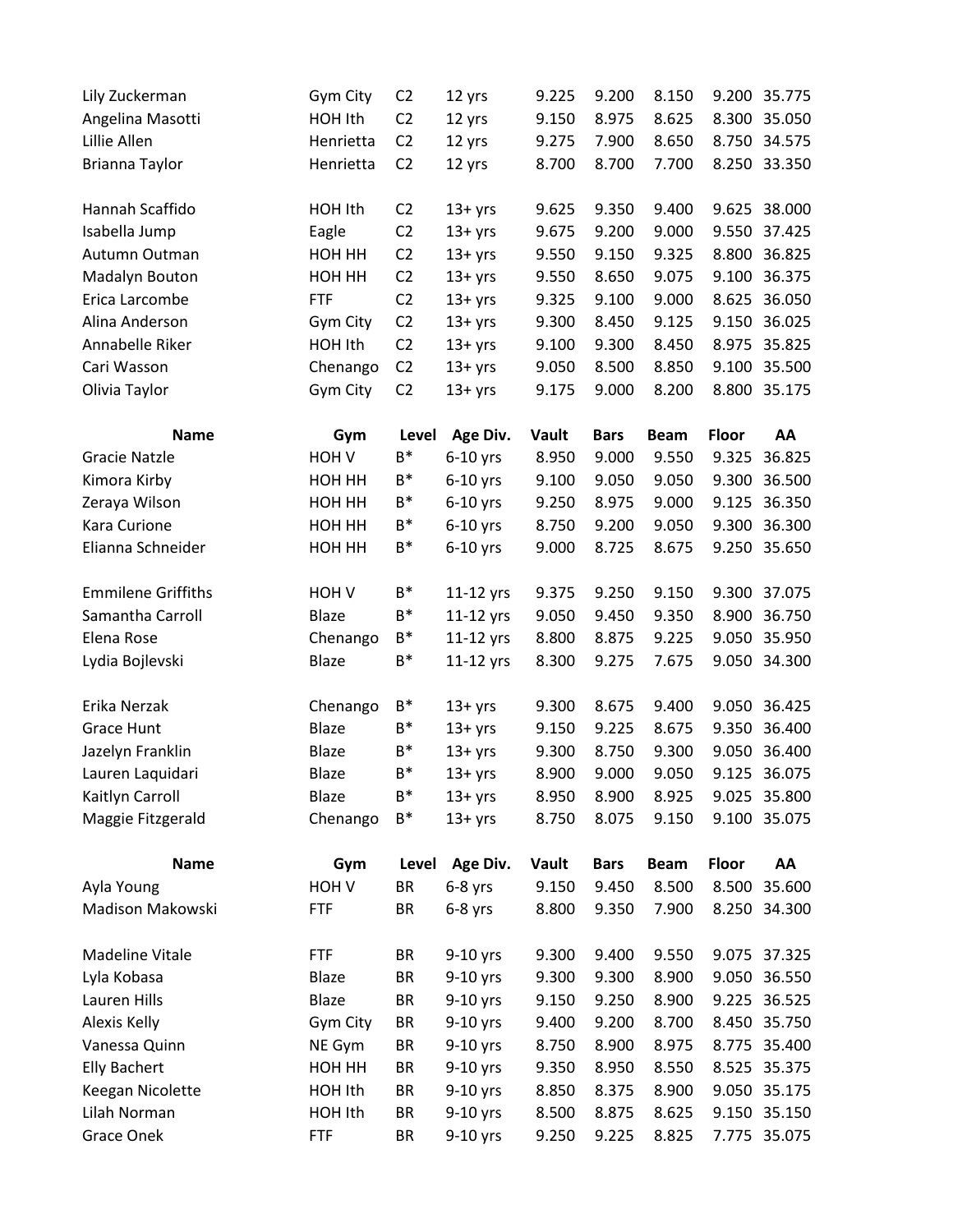| Ruka Yamasaki             | HOH Ith          | <b>BR</b> | $9-10$ yrs | 8.600 | 8.750 | 8.850 |       | 8.800 35.000 |
|---------------------------|------------------|-----------|------------|-------|-------|-------|-------|--------------|
| Olivia Ferrentino         | <b>FTF</b>       | <b>BR</b> | 9-10 yrs   | 8.200 | 9.275 | 7.750 |       | 9.000 34.225 |
| Kendell Little            | Chenango         | <b>BR</b> | 9-10 yrs   | 8.400 | 8.850 | 8.100 |       | 8.725 34.075 |
| Ashlyn Pettee             | Eagle            | <b>BR</b> | $9-10$ yrs | 8.350 | 7.850 | 8.850 |       | 8.500 33.550 |
| Grace Sabol               | Chenango         | <b>BR</b> | 9-10 yrs   | 8.250 | 8.700 | 7.525 | 8.750 | 33.225       |
| Savanna Overton           | Joan's           | <b>BR</b> | 9-10 yrs   | 8.250 | 7.700 | 7.600 |       | 8.675 32.225 |
|                           |                  |           |            |       |       |       |       |              |
| Lizzy Zacholl             | <b>Blaze</b>     | <b>BR</b> | 11 yrs     | 9.500 | 9.550 | 9.250 |       | 9.400 37.700 |
| Lily Yang                 | HOH Ith          | <b>BR</b> | 11 yrs     | 9.500 | 9.000 | 9.100 | 8.750 | 36.350       |
| Sophie Sugrue             | Blaze            | <b>BR</b> | 11 yrs     | 8.900 | 9.600 | 8.775 |       | 9.050 36.325 |
| Peyton Case               | Gym City         | <b>BR</b> | 11 yrs     | 9.300 | 9.025 | 8.800 |       | 8.950 36.075 |
| Ysabela Martinez-Vendetti | <b>Blaze</b>     | <b>BR</b> | 11 yrs     | 8.950 | 9.250 | 8.650 | 8.775 | 35.625       |
| Molly Clarke              | Chenango         | <b>BR</b> | 11 yrs     | 9.250 | 8.600 | 8.900 |       | 8.850 35.600 |
| Alexa Applegate           | NE Gym           | <b>BR</b> | 11 yrs     | 8.700 | 8.850 | 8.850 |       | 9.150 35.550 |
| Miranda Putori            | NE Gym           | <b>BR</b> | 11 yrs     | 8.550 | 9.175 | 8.800 |       | 8.800 35.325 |
| Alexa Kosier              | NE Gym           | <b>BR</b> | 11 yrs     | 9.150 | 8.625 | 8.825 |       | 8.650 35.250 |
| Elena Charland            | <b>Blaze</b>     | <b>BR</b> | 11 yrs     | 9.000 | 8.200 | 8.650 |       | 9.200 35.050 |
| Audrey Hart               | HOH HH           | <b>BR</b> | 11 yrs     | 8.600 | 8.325 | 9.000 |       | 9.050 34.975 |
| Aaremey Cathey            | Joan's           | <b>BR</b> | 11 yrs     | 8.600 | 8.250 | 8.775 |       | 8.900 34.525 |
| Molly Kvam                | NE Gym           | <b>BR</b> | 11 yrs     | 8.850 | 7.750 | 8.750 |       | 9.000 34.350 |
| Cecilia Cowen             | HOH HH           | <b>BR</b> | 11 yrs     | 8.500 | 8.200 | 8.850 |       | 8.725 34.275 |
| Lara Verbanec             | <b>FTF</b>       | <b>BR</b> | 11 yrs     | 8.650 | 9.125 | 7.750 | 8.600 | 34.125       |
| Jonise Zehr               | Joan's           | <b>BR</b> | 11 yrs     | 8.050 | 8.000 | 8.650 |       | 8.650 33.350 |
| Sarah Peebles             | Joan's           | <b>BR</b> | 11 yrs     | 8.650 | 8.750 | 7.550 |       | 8.150 33.100 |
| <b>Eleanor Blumer</b>     | <b>Blaze</b>     | <b>BR</b> | 11 yrs     | 8.850 | 7.500 | 8.200 | 8.400 | 32.950       |
| <b>Mary Davies</b>        | Chenango         | <b>BR</b> | 11 yrs     | 8.900 | 7.250 | 7.775 |       | 8.600 32.525 |
| Mariah LaFountain         | Joan's           | <b>BR</b> | 11 yrs     | 8.400 | 7.650 | 6.950 |       | 8.250 31.250 |
|                           |                  |           |            |       |       |       |       |              |
| Carissa Flynn             | HOH <sub>V</sub> | <b>BR</b> | 12 yrs     | 9.450 | 8.850 | 9.100 |       | 9.050 36.450 |
| Madelyn Green             | HOH <sub>V</sub> | <b>BR</b> | 12 yrs     | 9.400 | 8.725 | 8.725 | 9.200 | 36.050       |
| Aliza Proulx              | HOH Ith          | <b>BR</b> | 12 yrs     | 8.900 | 9.550 | 8.825 | 8.750 | 36.025       |
| Theresa D'Amato-Neff      | NE Gym           | <b>BR</b> | 12 yrs     | 8.900 | 9.000 | 9.200 |       | 8.900 36.000 |
| <b>Brielle Dawkins</b>    | Blaze            | <b>BR</b> | 12 yrs     | 9.500 | 9.150 | 8.250 |       | 9.050 35.950 |
| Deandra Wladyka           | <b>FTF</b>       | BR        | 12 yrs     | 8.500 | 9.175 | 8.350 |       | 9.225 35.250 |
| Hayleigh Kahn             | Gym City         | <b>BR</b> | 12 yrs     | 8.800 | 8.950 | 8.600 |       | 8.800 35.150 |
| Julia Gaynor              | Gym City         | <b>BR</b> | 12 yrs     | 8.900 | 8.500 | 8.575 |       | 8.800 34.775 |
| Abby Reppert              | HOH HH           | <b>BR</b> | 12 yrs     | 8.850 | 8.250 | 8.475 |       | 9.050 34.625 |
| Adelynn Duron             | Blaze            | <b>BR</b> | 12 yrs     | 8.750 | 7.750 | 8.500 |       | 9.050 34.050 |
| Genevieve Fritz           | HOH Ith          | <b>BR</b> | 12 yrs     | 8.800 | 7.950 | 8.600 |       | 8.350 33.700 |
| Ava Hoblet                | Blaze            | <b>BR</b> | 12 yrs     | 8.300 | 8.850 | 7.400 | 8.825 | 33.375       |
| Mallory Johnson           | Henrietta        | BR        | 12 yrs     | 8.900 | 8.100 | 7.850 |       | 7.850 32.700 |
| Rihanna Beremo            | Gym City         | <b>BR</b> | 12 yrs     | 8.750 | 7.000 | 7.950 |       | 8.450 32.150 |
| Michelina Shady           | Chenango         | <b>BR</b> | 12 yrs     | 7.950 | 6.750 | 7.750 |       | 9.050 31.500 |
| Ava Dilliplane            | HOH Ith          | <b>BR</b> | 12 yrs     | 0.000 | 0.000 | 0.000 | 0.000 | 0.000        |
| Marianna Gerdus           | Chenango         | <b>BR</b> | 13 yrs     | 9.100 | 8.325 | 9.475 | 9.300 | 36.200       |
| Rachel Williams           | Chenango         | <b>BR</b> | 13 yrs     | 8.650 | 9.075 | 9.275 |       | 8.500 35.500 |
| Kira Pregiato             | Gym City         | <b>BR</b> | 13 yrs     | 9.000 | 8.775 | 9.000 |       | 8.600 35.375 |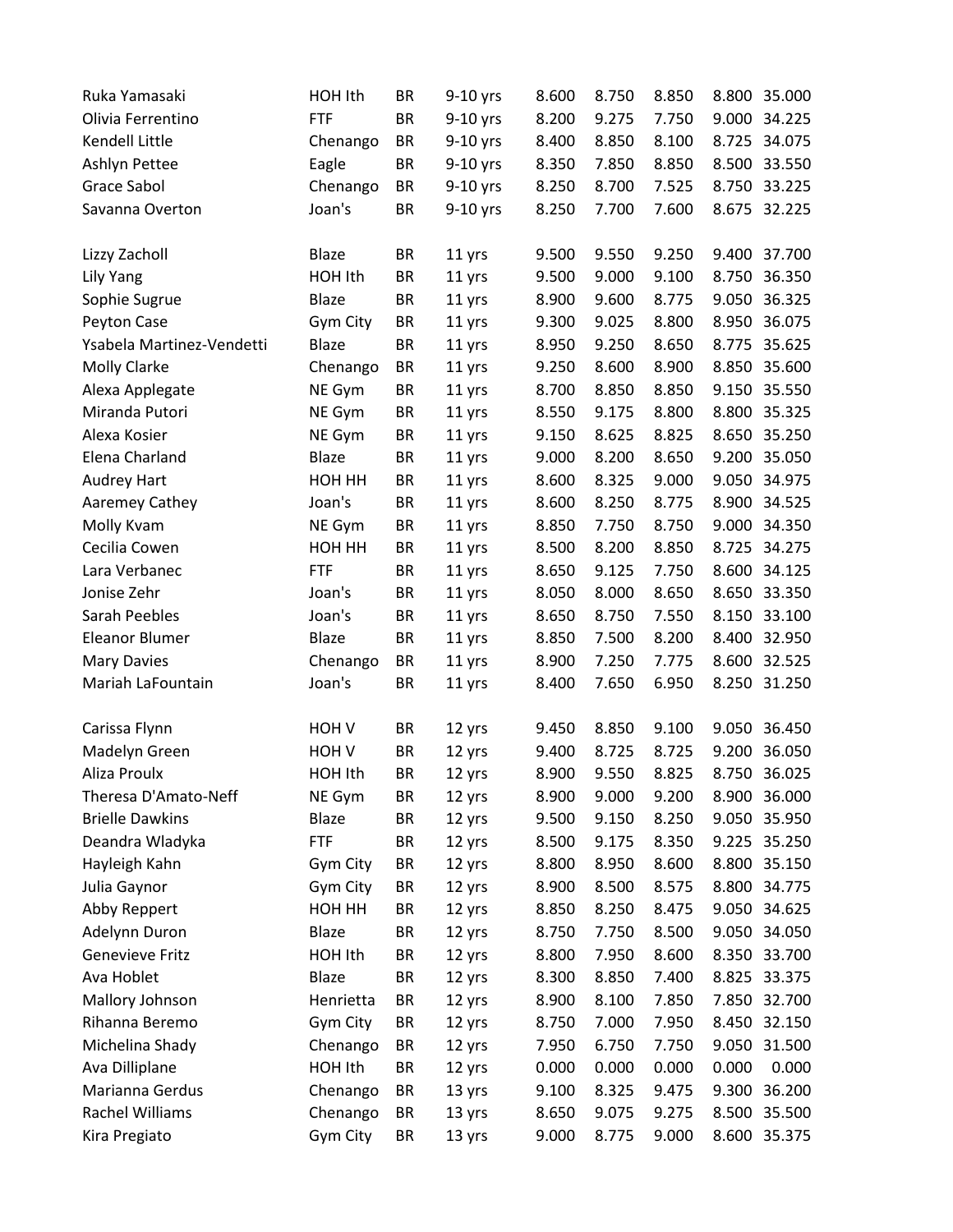| Zoe Page                             | Gym City         | <b>BR</b> | 13 yrs           | 8.650          | 9.200          | 8.500          | 8.600        | 34.950       |
|--------------------------------------|------------------|-----------|------------------|----------------|----------------|----------------|--------------|--------------|
| <b>Madison Bianco</b>                | <b>Blaze</b>     | <b>BR</b> | 13 yrs           | 8.850          | 7.225          | 9.050          | 9.200        | 34.325       |
| Louisa Miller-Out                    | HOH Ith          | <b>BR</b> | 13 yrs           | 8.250          | 8.800          | 8.475          | 8.500        | 34.025       |
| <b>Molly Crookes</b>                 | NE Gym           | BR        | 13 yrs           | 8.850          | 8.450          | 8.500          | 8.100        | 33.900       |
| Georgie Paparo                       | <b>Blaze</b>     | <b>BR</b> | 13 yrs           | 8.900          | 7.700          | 7.700          | 9.000        | 33.300       |
| Olivia Dramer                        | Eagle            | <b>BR</b> | 13 yrs           | 8.350          | 8.275          | 7.825          | 8.800        | 33.250       |
| Jazlyn Flanagan                      | NE Gym           | <b>BR</b> | 13 yrs           | 8.850          | 7.675          | 8.150          | 8.500        | 33.175       |
| Sapna Gupta (V, Fx)                  | Henrietta        | <b>BR</b> | 13 yrs           | 8.500          | 0.000          | 0.000          | 8.025        | 16.525       |
| Goldali Danberg-Biggs                | HOH Ith          | BR        | $14 + yrs$       | 9.200          | 9.025          | 9.100          | 9.000        | 36.325       |
| Jane Jennings                        | Joan's           | <b>BR</b> | $14 + yrs$       | 8.700          | 8.850          | 9.300          | 9.150        | 36.000       |
| Cayden Lyons                         | HOH Ith          | <b>BR</b> | $14 + yrs$       | 9.000          | 9.375          | 8.675          | 8.900        | 35.950       |
| Celeste Cook                         | Joan's           | BR        | $14 + yrs$       | 9.150          | 8.500          | 8.900          | 8.950        | 35.500       |
| Janiah Royal                         | Blaze            | BR        | $14 + yrs$       | 8.850          | 8.600          | 8.825          | 9.050        | 35.325       |
| <b>Megan Freitag</b>                 | HOH Ith          | BR        | $14 + yrs$       | 8.600          | 8.350          | 8.500          | 9.050        | 34.500       |
| Delilah Brown                        | HOH <sub>V</sub> | <b>BR</b> | $14 + yrs$       | 8.750          | 8.200          | 8.850          | 8.600        | 34.400       |
| Serena Bardin                        | <b>Blaze</b>     | <b>BR</b> | $14 + yrs$       | 8.700          | 8.450          | 8.050          | 8.300        | 33.500       |
| Katie Wandell                        | HOH HH           | <b>BR</b> | $14 + yrs$       | 8.350          | 8.250          | 8.050          | 8.725        | 33.375       |
| Ashley LaPrade                       | Joan's           | BR        | $14 + yrs$       | 8.200          | 8.500          | 7.950          | 8.550        | 33.200       |
| <b>Brigid Teaken</b>                 | Blaze            | BR        | $14 + yrs$       | 8.550          | 8.750          | 7.525          | 8.100        | 32.925       |
| Hannah Weber                         | NE Gym           | BR        | $14 + yrs$       | 8.500          | 7.575          | 6.950          | 8.400        | 31.425       |
| Scotia Craver                        | Chenango         | BR        | $14 + yrs$       | 8.400          | 6.950          | 7.475          | 8.050        | 30.875       |
| <b>Name</b>                          | Gym              | Level     | Age Div.         | Vault          | <b>Bars</b>    | <b>Beam</b>    | <b>Floor</b> | AA           |
| Aliyah Famodu                        | NE Gym           | SI        | $7-11$ yrs       | 9.400          | 9.400          | 8.750          | 9.100        | 36.650       |
| Aleah Smith                          | HOH Ith          | SI        | $7-11$ yrs       | 9.400          | 8.350          | 9.175          | 8.800        | 35.725       |
| <b>Britney Wheeler</b>               | HOH HH           | SI        | $7-11$ yrs       | 9.175          | 8.300          | 8.700          | 9.200        | 35.375       |
| Mikenna Komuda                       | Parry's          | SI        | 7-11 yrs         | 9.000          | 8.525          | 9.100          | 8.650        | 35.275       |
| Elizabeth Lawlor                     | NE Gym           | SI        | $7-11$ yrs       | 8.750          | 8.050          | 7.750          | 8.500        | 33.050       |
| Sarah Payne                          | Parry's          | SI        | 7-11 yrs         | 8.650          | 7.150          | 7.500          | 7.600        | 30.900       |
| Sophie Sugrue (Brs, Fx)              | <b>Blaze</b>     | SI        | $7-11$ yrs       | 0.000          | 9.350          | 0.000          | 8.800        | 18.150       |
| Brianna Grosso (Bm, Fx)              | Parry's          | SI        | $7-11$ yrs       | 0.000          | 0.000          | 5.775          |              | 8.100 13.875 |
| Christina Ross                       | Eagle            | SI        | 12 yrs           | 9.425          | 9.575          | 9.100          |              | 9.250 37.350 |
| <b>Bridget Garrett</b>               | HOH Ith          | SI        | 12 yrs           | 9.425          | 8.775          | 9.100          |              | 8.650 35.950 |
| Chiara Poust                         | NE Gym           | SI        | 12 yrs           | 9.300          | 9.200          | 8.200          | 8.700        | 35.400       |
| Nina Scott                           | Henrietta        | SI        | 12 yrs           | 9.000          | 8.150          | 9.025          | 8.600        | 34.775       |
| Ella Simonetti                       | Gym City         | SI        | 12 yrs           | 8.250          | 8.900          | 8.725          |              | 8.750 34.625 |
| Leah Buddendeck                      | Eagle            | SI        | 12 yrs           | 9.100          | 7.825          | 8.550          |              | 9.150 34.625 |
| Emma Oertel                          | NE Gym           | SI        | 12 yrs           | 8.950          | 7.650          | 8.750          | 9.000        | 34.350       |
| Danetta Mormon                       | NE Gym           | SI        | 12 yrs           | 9.200          | 8.100          | 8.050          |              | 8.700 34.050 |
| Emma Bachert                         | HOH HH           | SI        | 12 yrs           | 8.800          | 7.325          | 9.150          |              | 8.750 34.025 |
| Megan Swan                           | NE Gym           | SI        | 12 yrs           | 8.950          | 7.850          | 8.025          | 8.650        | 33.475       |
| Victoria Winseman                    | Eagle            | SI        | 12 yrs           | 8.950          | 8.000          | 8.000          | 8.000        | 32.950       |
| Raegan Decoteau                      | Joan's           | SI        | 12 yrs           | 8.500          | 8.000          | 8.300          | 7.600        | 32.400       |
| Amara Eiholzer<br>Madelyn Green (Fx) | Parry's          | SI        | 12 yrs<br>12 yrs | 8.300<br>0.000 | 6.950<br>0.000 | 7.700<br>0.000 | 8.500        | 31.450       |
|                                      | HOH <sub>V</sub> | SI        |                  |                |                |                | 8.600        | 8.600        |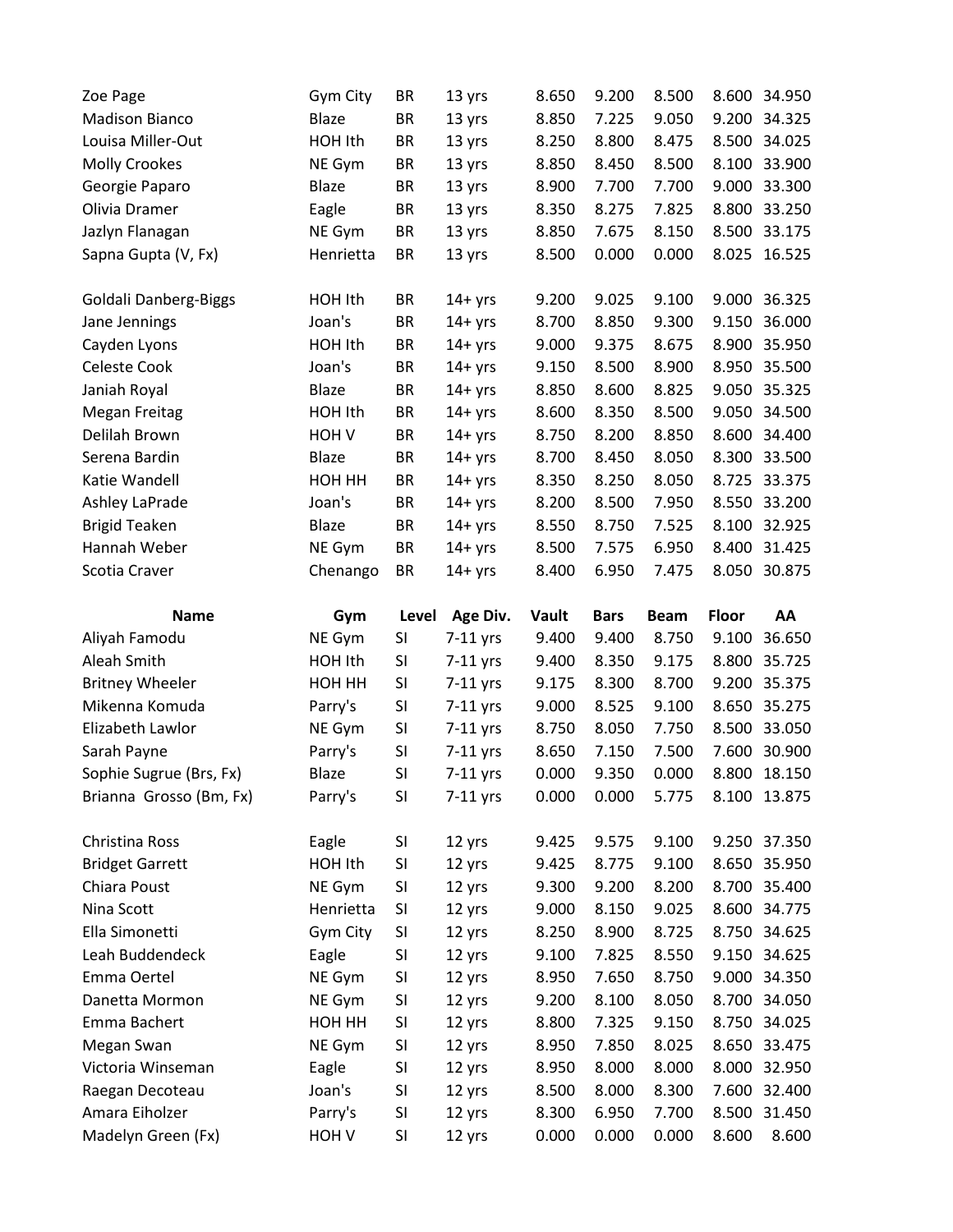| Victoria Zhuravlev      | Parry's      | SI        | 13 yrs    | 9.350 | 9.300 | 8.900 | 8.900 | 36.450       |
|-------------------------|--------------|-----------|-----------|-------|-------|-------|-------|--------------|
| Gianna Lawrence         | Chenango     | SI        | 13 yrs    | 9.250 | 8.450 | 8.700 | 9.050 | 35.450       |
| Mia DiLello             | Gym City     | SI        | 13 yrs    | 9.250 | 8.800 | 8.300 | 9.100 | 35.450       |
| <b>Isabelle Carey</b>   | Gym City     | SI        | 13 yrs    | 9.100 | 8.225 | 8.925 | 9.175 | 35.425       |
| Rhory Benjamin          | <b>Blaze</b> | SI        | 13 yrs    | 9.200 | 8.600 | 7.850 | 9.100 | 34.750       |
| <b>Bryn Terwilliger</b> | HOH HH       | SI        | 13 yrs    | 8.450 | 8.525 | 8.650 | 9.075 | 34.700       |
| Nina Tallman            | HOH Ith      | SI        | 13 yrs    | 8.500 | 8.700 | 8.650 | 8.825 | 34.675       |
| Ariana Ryan             | <b>Blaze</b> | SI        | 13 yrs    | 9.300 | 8.975 | 7.325 | 9.050 | 34.650       |
| Ella Robertson          | <b>Blaze</b> | SI        | 13 yrs    | 8.650 | 8.850 | 8.575 | 8.350 | 34.425       |
| <b>Taylor Dupuis</b>    | Gym City     | SI        | 13 yrs    | 9.150 | 8.200 | 7.850 | 8.400 | 33.600       |
| <b>Reilly Meredith</b>  | NE Gym       | SI        | 13 yrs    | 8.925 | 7.450 | 8.950 | 8.250 | 33.575       |
| Cayna Mangine           | Parry's      | SI        | 13 yrs    | 8.800 | 6.250 | 8.450 | 8.450 | 31.950       |
| Kendra Roggie           | Joan's       | SI        | 13 yrs    | 8.350 | 7.500 | 7.500 | 7.650 | 31.000       |
| Erika Nerzak (Fx)       | Chenango     | SI        | 13 yrs    | 0.000 | 0.000 | 0.000 | 9.150 | 9.150        |
| Marianna Gerdus (Fx)    | Chenango     | SI        | 13 yrs    | 0.000 | 0.000 | 0.000 | 9.000 | 9.000        |
| Rachel Kline            | HOH Ith      | <b>SI</b> | 14 yrs    | 9.350 | 9.075 | 9.025 | 9.125 | 36.575       |
| Zoe Potamianos          | Blaze        | SI        | 14 yrs    | 9.600 | 8.850 | 8.550 | 9.000 | 36.000       |
| Tivona Hilbig-Bokaer    | HOH Ith      | SI        | 14 yrs    | 8.950 | 9.025 | 8.675 | 9.150 | 35.800       |
| Samantha Conn           | Chenango     | SI        | 14 yrs    | 9.100 | 8.150 | 8.850 | 9.000 | 35.100       |
| Amanda Evanitsky        | Chenango     | SI        | 14 yrs    | 9.150 | 8.450 | 8.550 | 8.500 | 34.650       |
| Delaney Calabria        | Blaze        | SI        | 14 yrs    | 8.850 | 8.375 | 8.600 | 8.700 | 34.525       |
| Soleil Lucarelli        | NE Gym       | SI        | 14 yrs    | 8.750 | 8.375 | 8.300 | 8.000 | 33.425       |
| Morgan Moser            | Joan's       | <b>SI</b> | 14 yrs    | 8.300 | 7.900 | 6.500 | 8.650 | 31.350       |
| Tawny Day               | Parry's      | SI        | 14 yrs    | 7.750 | 6.900 | 6.750 | 7.400 | 28.800       |
| Cayden Lyons (Bm, Fx)   | HOH Ith      | SI        | 14 yrs    | 0.000 | 0.000 | 8.900 | 8.750 | 17.650       |
| <b>Trinity Walters</b>  | NE Gym       | SI        | 15 yrs    | 9.450 | 8.650 | 8.900 | 9.100 | 36.100       |
| Lauren Rupert           | Blaze        | SI        | 15 yrs    | 9.550 | 8.950 | 8.350 | 9.125 | 35.975       |
| Andi Hunt               | <b>Blaze</b> | SI        | 15 yrs    | 9.525 | 9.350 | 7.875 | 8.950 | 35.700       |
| Sarah Hills             | Blaze        | SI        | 15 yrs    | 9.100 | 8.625 | 8.600 | 9.000 | 35.325       |
| Kamryn Roher            | Parry's      | SI        | 15 yrs    | 9.250 | 8.050 | 8.750 |       | 8.700 34.750 |
| Paige Tomberelli        | HOH Ith      | SI        | 15 yrs    | 9.375 | 8.025 | 8.550 |       | 8.550 34.500 |
| Kaye Lawton             | Parry's      | SI        | 15 yrs    | 9.000 | 8.275 | 8.150 |       | 8.700 34.125 |
| Carissa Pienkowski      | Blaze        | SI        | 15 yrs    | 8.800 | 7.950 | 8.625 |       | 8.450 33.825 |
| Grace Giombetti         | NE Gym       | SI        | 15 yrs    | 8.750 | 8.150 | 8.150 |       | 8.050 33.100 |
| Cierra Gottler          | Eagle        | SI        | $16+$ yrs | 9.475 | 8.900 | 9.200 |       | 9.275 36.850 |
| Dora Kassabova          | HOH Ith      | SI        | $16+yrs$  | 8.850 | 9.000 | 8.425 | 8.850 | 35.125       |
| Lauren Fradette         | Blaze        | SI        | $16+yrs$  | 9.150 | 7.850 | 8.900 | 9.075 | 34.975       |
| Shannon O'Donnell       | Eagle        | SI        | $16+yrs$  | 9.000 | 8.675 | 8.375 | 8.700 | 34.750       |
| Julia Sherwin           | Blaze        | SI        | $16+yrs$  | 8.900 | 8.075 | 8.575 | 9.050 | 34.600       |
| Lindsey Switzer         | Chenango     | SI        | $16+yrs$  | 8.950 | 7.800 | 8.750 | 8.800 | 34.300       |
| Callia Loscombe         | Blaze        | SI        | $16+yrs$  | 8.800 | 8.700 | 8.800 | 7.900 | 34.200       |
| Marilyn Pereboom        | HOH Ith      | SI        | $16+yrs$  | 8.325 | 7.950 | 9.050 | 8.750 | 34.075       |
| Gabriella Toombs        | Chenango     | SI        | $16+$ yrs | 9.050 | 7.050 | 8.500 |       | 8.200 32.800 |